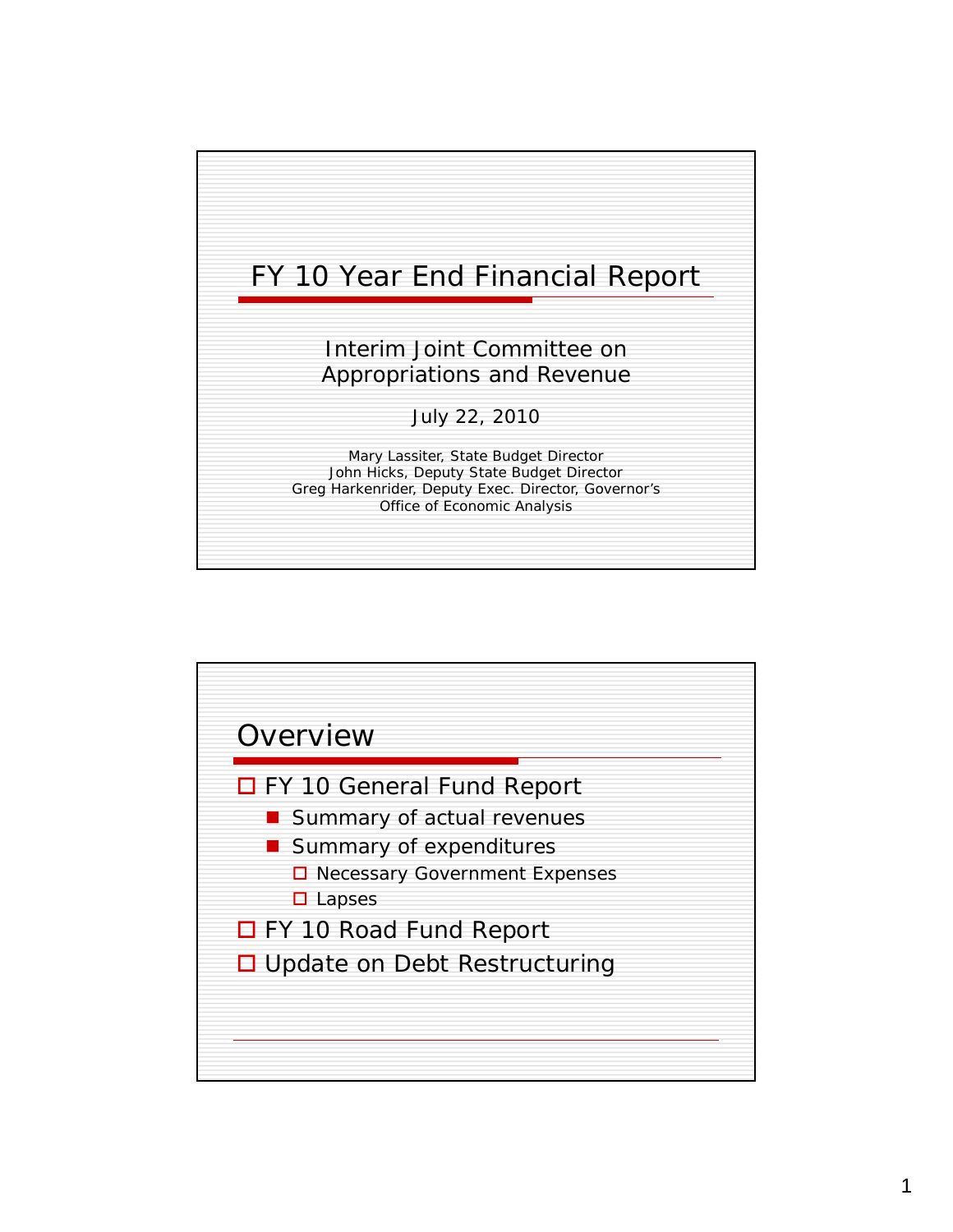|                                                                   | General Fund Declined 2.4% in FY 10 |                                  |             |             |                                |             |  |
|-------------------------------------------------------------------|-------------------------------------|----------------------------------|-------------|-------------|--------------------------------|-------------|--|
| (First time receipts declined in 2 consecutive years since WW II) |                                     |                                  |             |             |                                |             |  |
|                                                                   |                                     |                                  |             |             |                                |             |  |
|                                                                   | <b>FY10</b>                         | <b>Million \$</b><br><b>FY09</b> | <b>FY08</b> | <b>FY10</b> | Growth Rate (%)<br><b>FY09</b> | <b>FY08</b> |  |
|                                                                   |                                     |                                  |             |             |                                |             |  |
| Sales and Use                                                     | 2,794.1                             | 2,857.7                          | 2,877.8     | $-2.2$      | $-0.7$                         | 2.1         |  |
| Individual Income                                                 | 3,154.5                             | 3,315.4                          | 3,483.1     | $-4.9$      | -4.8                           | 14.5        |  |
| <b>Combined Corporate</b>                                         | 383.8                               | 389.6                            | 533.6       | $-1.5$      | $-27.0$                        | $-56.0$     |  |
| Coal Severance                                                    | 271.9                               | 292.6                            | 233.0       | $-7.1$      | 25.6                           | 5.0         |  |
| Cigarette Tax                                                     | 278.4                               | 203.0                            | 169.5       | 37.1        | 19.8                           | 0.5         |  |
| Property                                                          | 516.2                               | 513.1                            | 500.6       | 0.6         | 2.5                            | 1.7         |  |
| Lottery                                                           | 200.0                               | 193.5                            | 187.5       | 3.4         | 3.2                            | 0.4         |  |
| Other                                                             | 626.2                               | 661.4                            | 679.1       | $-5.3$      | $-2.6$                         | 3.4         |  |
| <b>TOTAL</b>                                                      | 8,225.1                             | 8,426.4                          | 8,664.3     | $-2.4$      | $-2.7$                         | 1.1         |  |

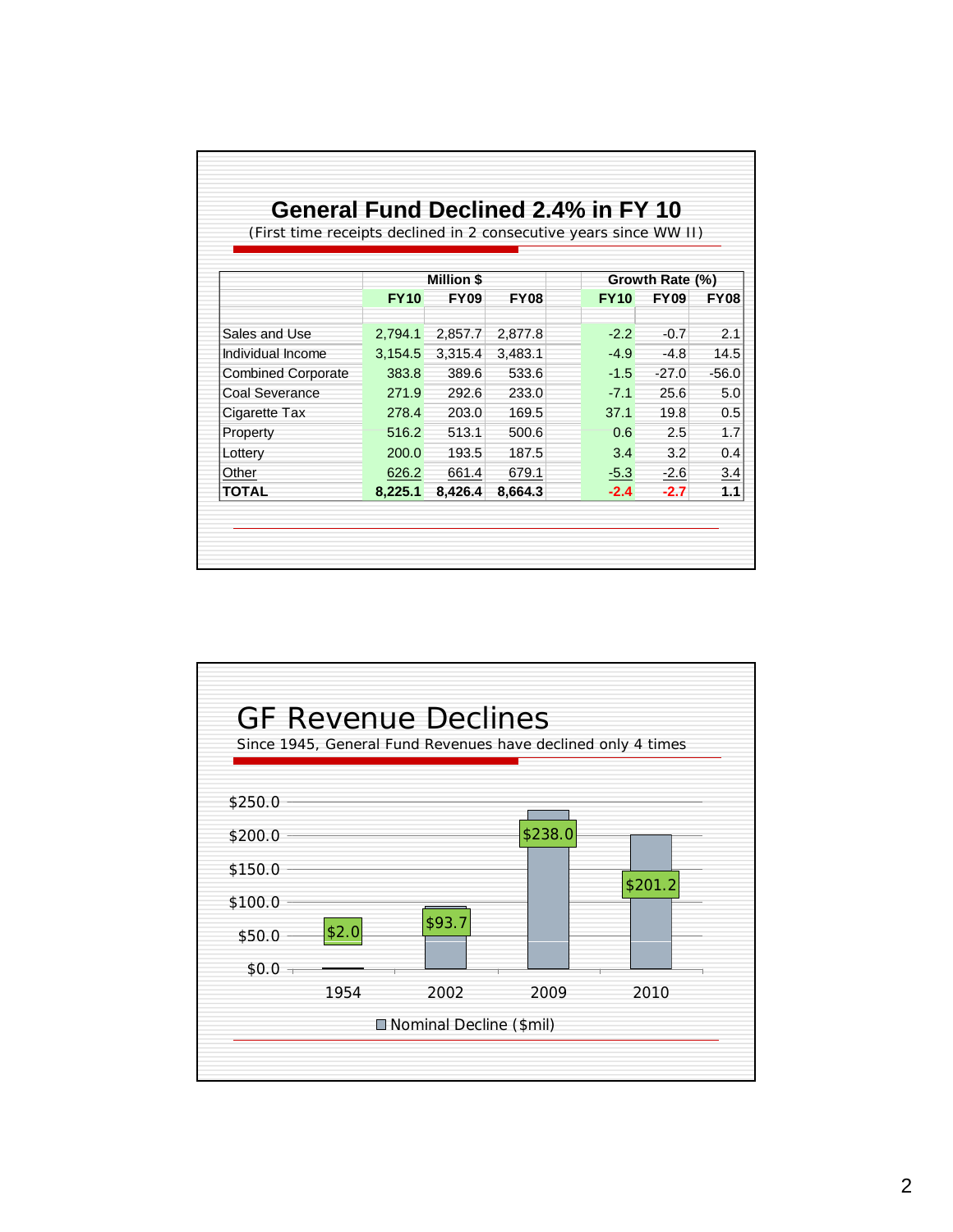

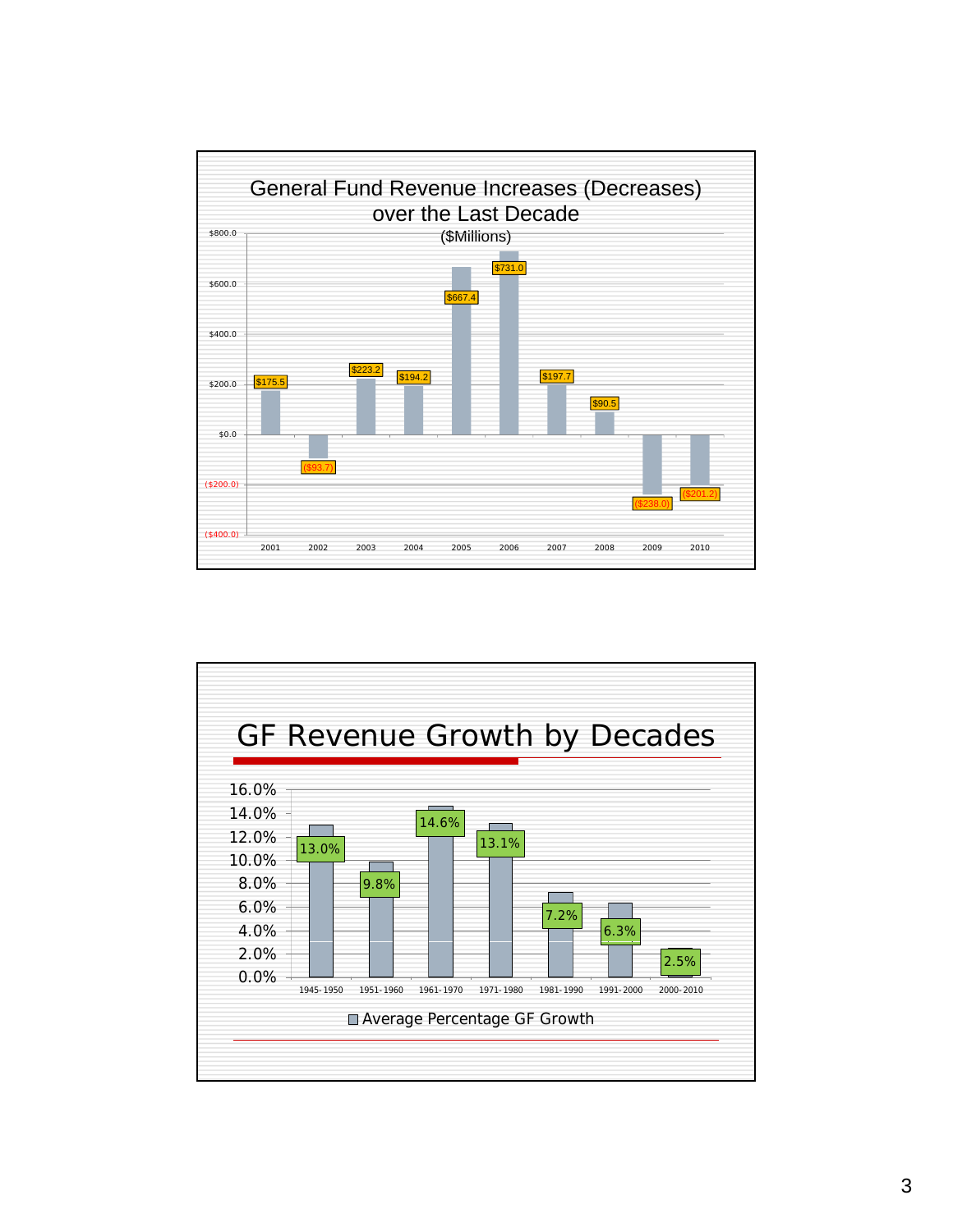|              |                                              |                                     |             | <b>Actual vs. Estimated Receipts</b> |
|--------------|----------------------------------------------|-------------------------------------|-------------|--------------------------------------|
|              | <b>Summary of FY10 General Fund Receipts</b> | <b>Actual vs. Official Estimate</b> |             |                                      |
|              | FY 10                                        | <b>FY 10</b>                        |             | Difference Difference                |
|              | Actual                                       | <b>Estimate</b>                     | $(mil.$ \$) | (%)                                  |
| Sales and    | 2,794.1                                      | 2,792.6                             | 1.5         | 0.1                                  |
| Individual   | 3,154.5                                      | 3,148.8                             | 5.7         | 0.2                                  |
| Combined     | 383.8                                        | 378.1                               | 5.7         | 1.5                                  |
| Coal         | 271.9                                        | 244.7                               | 27.2        | 11.1                                 |
| Cigarette    | 278.4                                        | 280.2                               | $-1.8$      | $-0.6$                               |
| Property     | 516.2                                        | 518.7                               | $-2.5$      | $-0.5$                               |
| Lottery      | 200.0                                        | 200.0                               | 0           | 0                                    |
| Other        | 626.2                                        | 634.8                               | $-8.6$      | $-1.4$                               |
| <b>TOTAL</b> | 8,225.1                                      | 8,197.9                             | 27.2        | 0.3                                  |

| <b>Official GF Revenue Estimates</b> |             |             |  |  |  |
|--------------------------------------|-------------|-------------|--|--|--|
|                                      | <b>FY11</b> | <b>FY12</b> |  |  |  |
| <b>Official Estimate</b>             | \$8,570.9   | \$8,871.2   |  |  |  |
| <b>Growth over Prior</b><br>Year     | 4.2%        | 3.5%        |  |  |  |
|                                      |             |             |  |  |  |
| Control<br>Weight                    | 70%         | 70%         |  |  |  |
| <b>Optimistic Weight</b>             | 30%         | 30%         |  |  |  |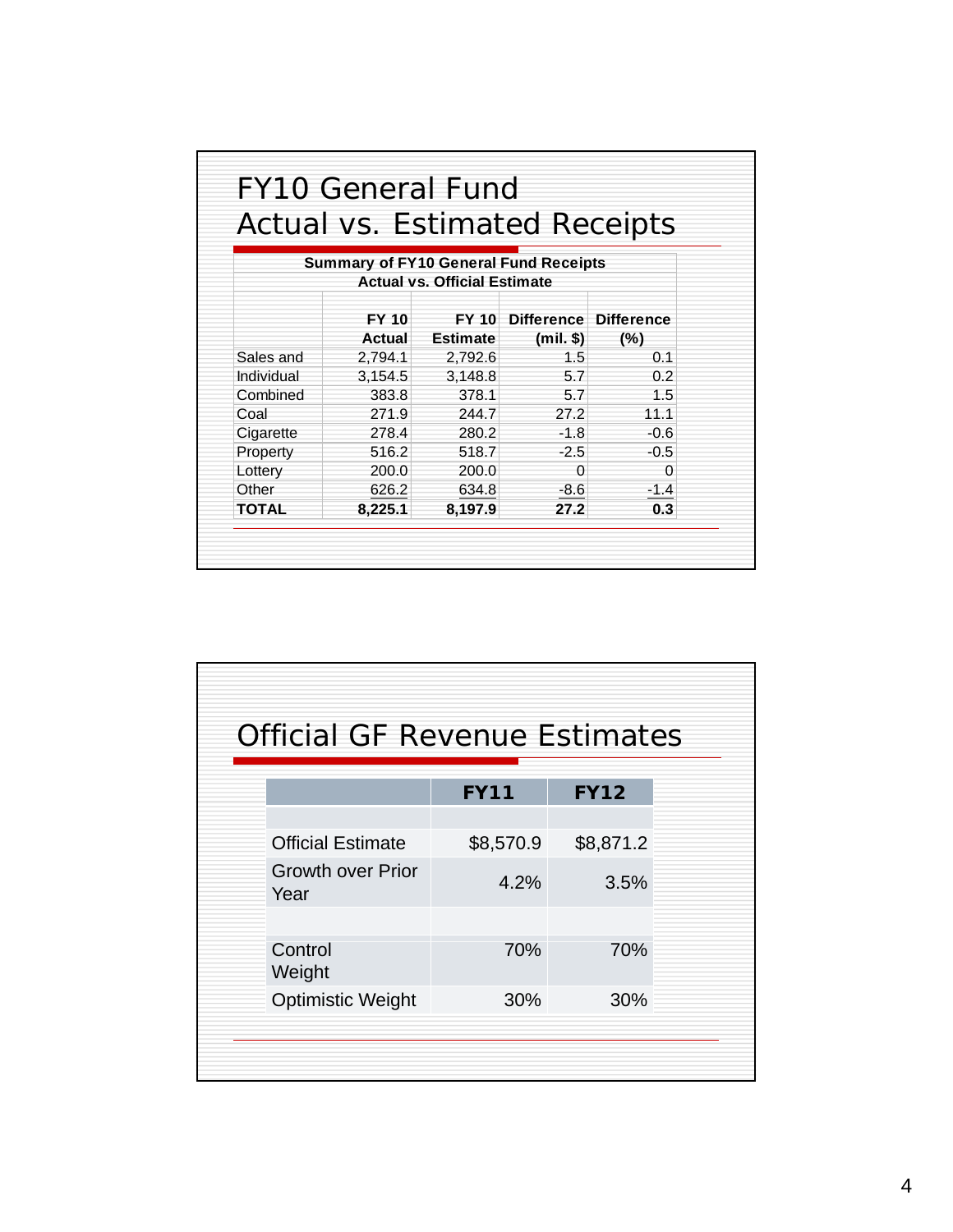

| FY 10 Year-End Balance                                       |                 |
|--------------------------------------------------------------|-----------------|
|                                                              | Millions        |
| FY 10 General Fund Ending Balance                            | \$80.1          |
| <b>Budgeted Carryforward</b>                                 | \$50.4          |
| <b>General Fund Surplus</b>                                  | \$29.7          |
| <b>Actual vs. Budgeted</b>                                   | <b>Millions</b> |
| Revenues in Excess of Enacted Estimate                       | \$27.2          |
| Fund Transfers in Excess of Budgeted                         | \$4.3           |
| Necessary Government Expenses Greater than Budgeted          | (S0.9)          |
| Dedicated Severance Tax Appropriations Greater than Budgeted | $(\$9.0)$       |
| Unachieved Budgeted Lapse                                    | (\$7.1)         |
| Other Lapses                                                 | \$15.2          |
| <b>General Fund Surplus</b>                                  | \$29.7          |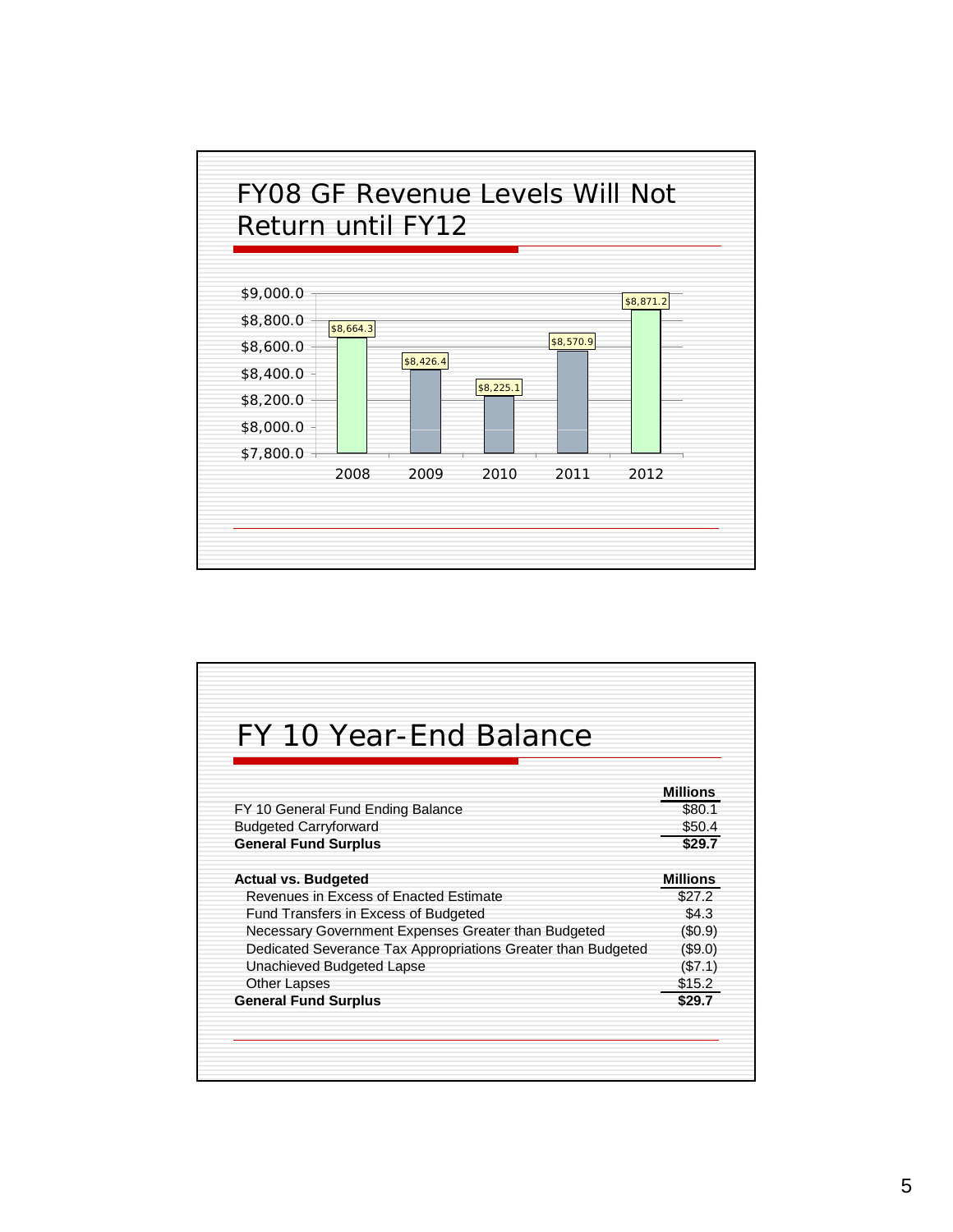| FY 10 General Fund Shortfalls                    |               |
|--------------------------------------------------|---------------|
|                                                  | (\$ millions) |
| Problem:                                         |               |
| Budget Reduction Order 10-01- September, 2009    | 1,110.5       |
| Budget Reduction Order 10-02 - January, 2010     | 108.3         |
| <b>Total Problem</b>                             | 1,218.8       |
| Solution:                                        |               |
| Appropriation Reductions & Budgeted Lapses       | 372.4         |
| State Funds replaced with Federal Stimulus Funds | 812.5         |
|                                                  | 1,184.9       |
| <b>Fund Transfers</b>                            | 33.9          |
| <b>Total Solution</b>                            | 1,218.8       |

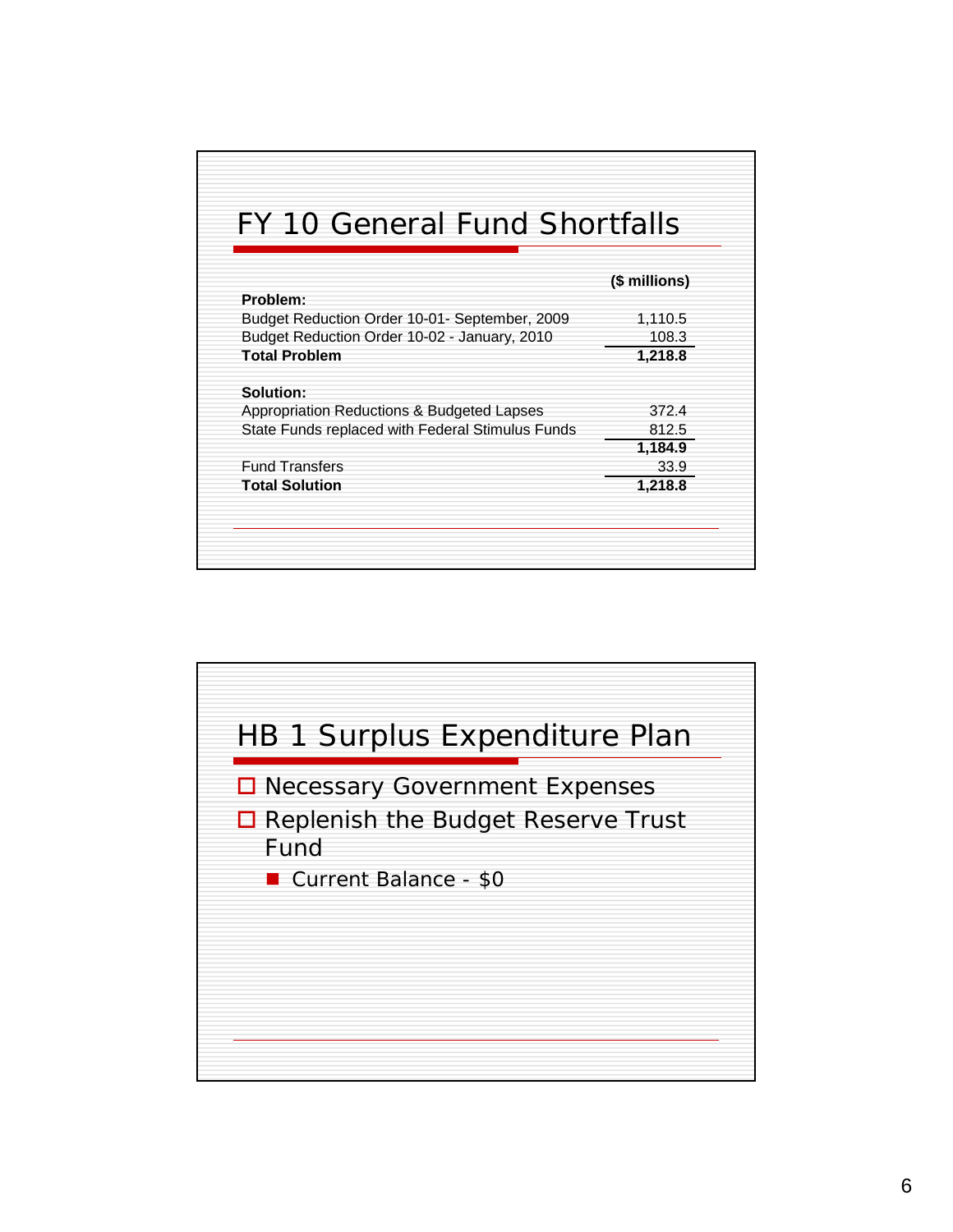

| <b>FY 10 NGE</b>                                          |                 |
|-----------------------------------------------------------|-----------------|
|                                                           | (Millions)      |
| <b>Description</b>                                        |                 |
| Military Affairs-Disaster Match and Calling out the Guard | \$25.3          |
| Natural Resources-Forest Fire Suppression                 | \$3.7           |
| Judgments                                                 | \$0.5           |
| ANOC-Guardian Ad Litem Payments                           | \$8.0           |
| <b>Others</b><br>Total                                    | \$1.4<br>\$38.9 |
|                                                           |                 |
| <b>Military Affairs</b>                                   |                 |
| Ice Storm                                                 | \$17.2          |
| Other Disasters and Emergencies                           | \$5.8           |
| Other                                                     | \$2.3           |
| Total                                                     | \$25.3          |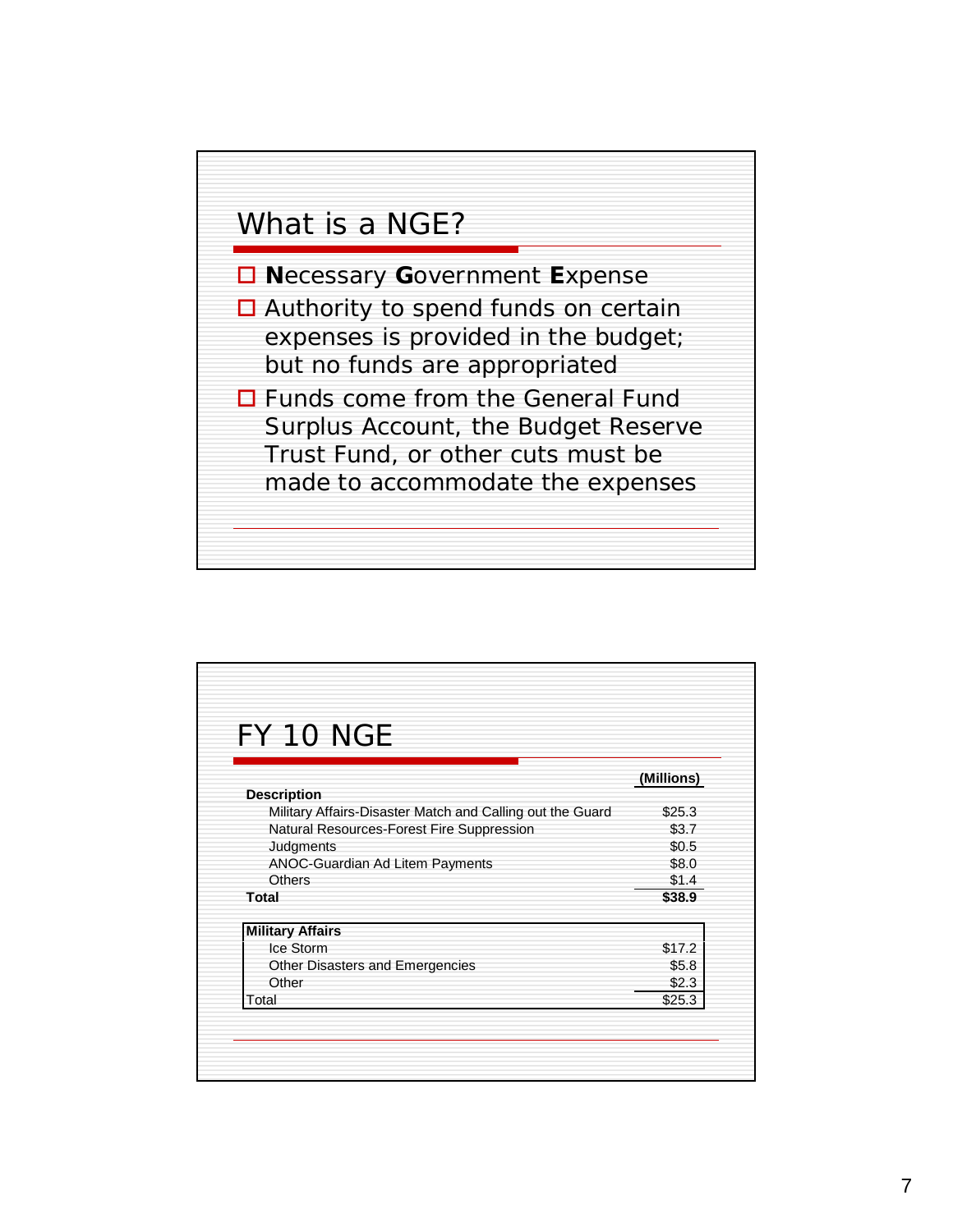

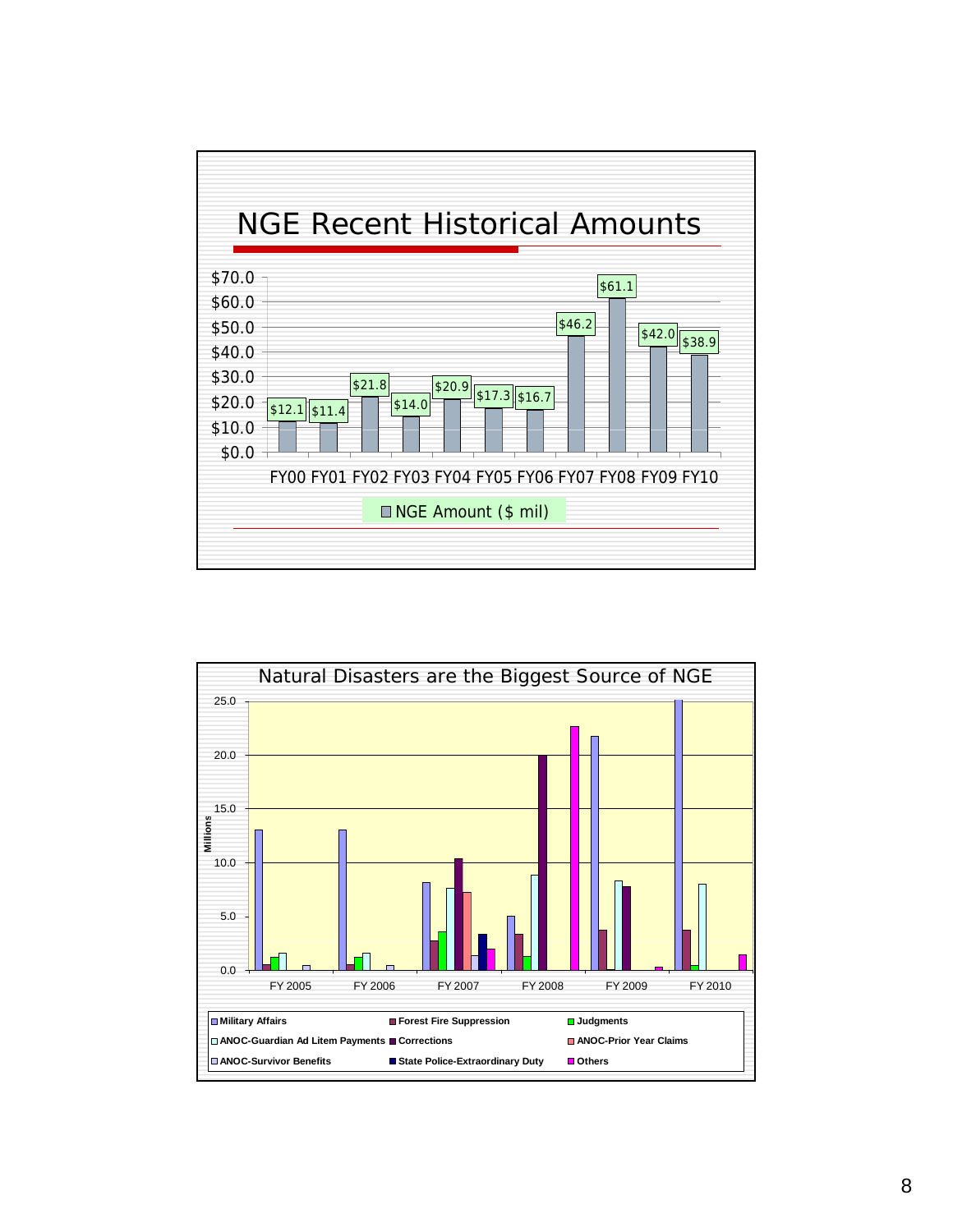

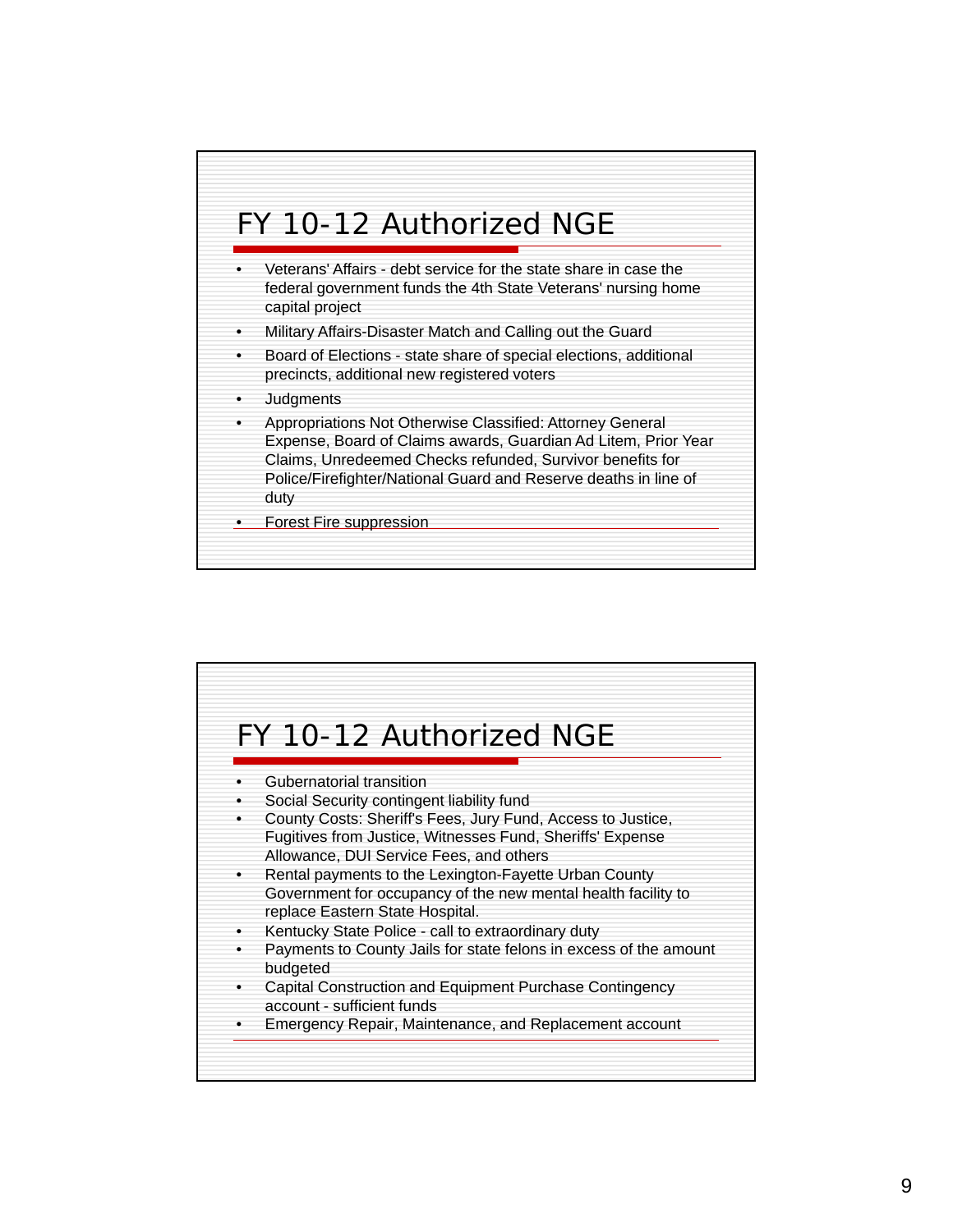

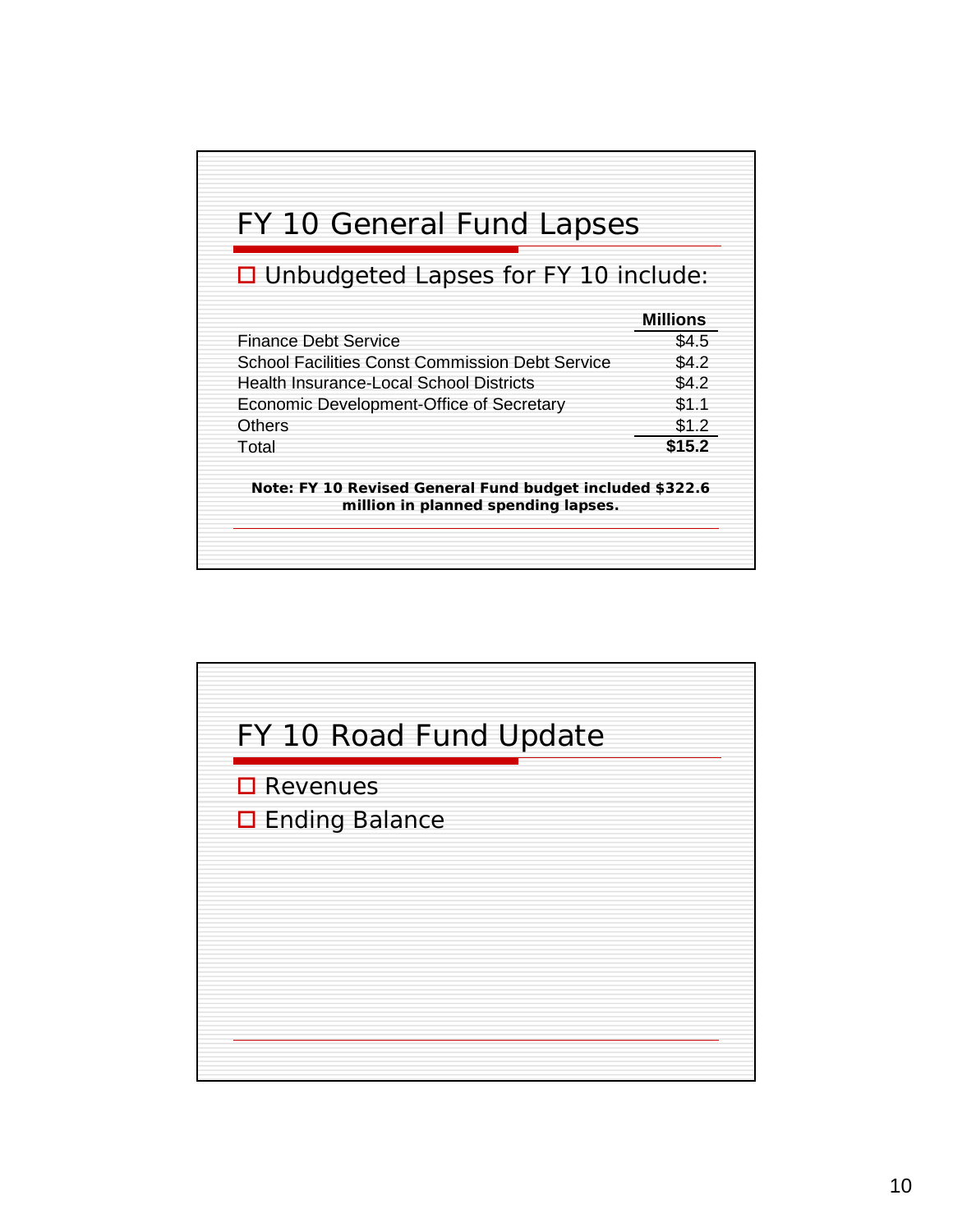|                                                           |             |                   | Road Fund Increased |             |                 |             |
|-----------------------------------------------------------|-------------|-------------------|---------------------|-------------|-----------------|-------------|
|                                                           |             |                   | 1.2% in FY 10       |             |                 |             |
|                                                           |             |                   |                     |             |                 |             |
|                                                           |             |                   |                     |             |                 |             |
| <b>FY10 Road Fund Revenues Compared to Previous Years</b> |             |                   |                     |             |                 |             |
|                                                           |             |                   |                     |             |                 |             |
|                                                           |             | <b>Million \$</b> |                     |             | Growth Rate (%) |             |
|                                                           | <b>FY10</b> | <b>FY09</b>       | <b>FY08</b>         | <b>FY10</b> | <b>FY09</b>     | <b>FY08</b> |
| Motor Fuels                                               | 655.8       | 622.5             | 608.8               | 5.3         | 2.3             | 8.0         |
| Motor Vehicle Usage                                       | 332.8       | 336.3             | 405.8               | $-1.0$      | $-17.1$         | $-1.3$      |
| Motor Vehicle License                                     | 96.8        | 98.2              | 93.5                | $-1.4$      | 5.0             | $-8.0$      |
| Motor Vehicle Operators                                   | 15.9        | 15.5              | 15.4                | 2.7         | 1.0             | $-2.8$      |
| Weight Distance                                           | 70.5        | 75.4              | 84.4                | $-6.6$      | $-10.6$         | $-1.3$      |
| Investment Income                                         | 3.6         | 10.7              | 19.5                | $-65.9$     | $-45.2$         | 20.9        |
| Other                                                     | 31.2        | 33.4              | 35.5                | $-6.6$      | $-6.0$          | 10.3        |
|                                                           | 1,206.6     | 1,192.0           | 1,262.8             | 1.2         | $-5.6$          | 3.0         |

| Actual vs. Estimate    |                                           |                 |                             |        |
|------------------------|-------------------------------------------|-----------------|-----------------------------|--------|
|                        | <b>Summary of FY10 Road Fund Receipts</b> |                 |                             |        |
|                        | <b>Actual vs. Official Estimate</b>       |                 |                             |        |
|                        | <b>FY 10</b>                              |                 | FY 10 Difference Difference |        |
|                        | Actual                                    | <b>Estimate</b> | $(mil.$ \$)                 | (%)    |
| <b>Motor Fuels</b>     | 655.8                                     | 655.6           | 0.2                         | 0.0    |
| Motor Vehicle Usage    | 332.8                                     | 328.6           | 4.2                         | 1.3    |
| Motor Vehicle License  | 96.8                                      | 93.5            | 3.3                         | 3.6    |
| Motor Vehicle Oprs     | 15.9                                      | 15.3            | 0.6                         | 4.2    |
| <b>Weight Distance</b> | 70.5                                      | 70.4            | 0.1                         | 0.1    |
| Investment Income      | 3.6                                       | 3.9             | $-0.3$                      | $-6.8$ |
| Other                  | 31.2                                      | 31.8            | -0.6                        | $-2.0$ |
| <b>TOTAL</b>           | 1,206.6                                   | 1,199.1         | 7.5                         | 0.6    |

7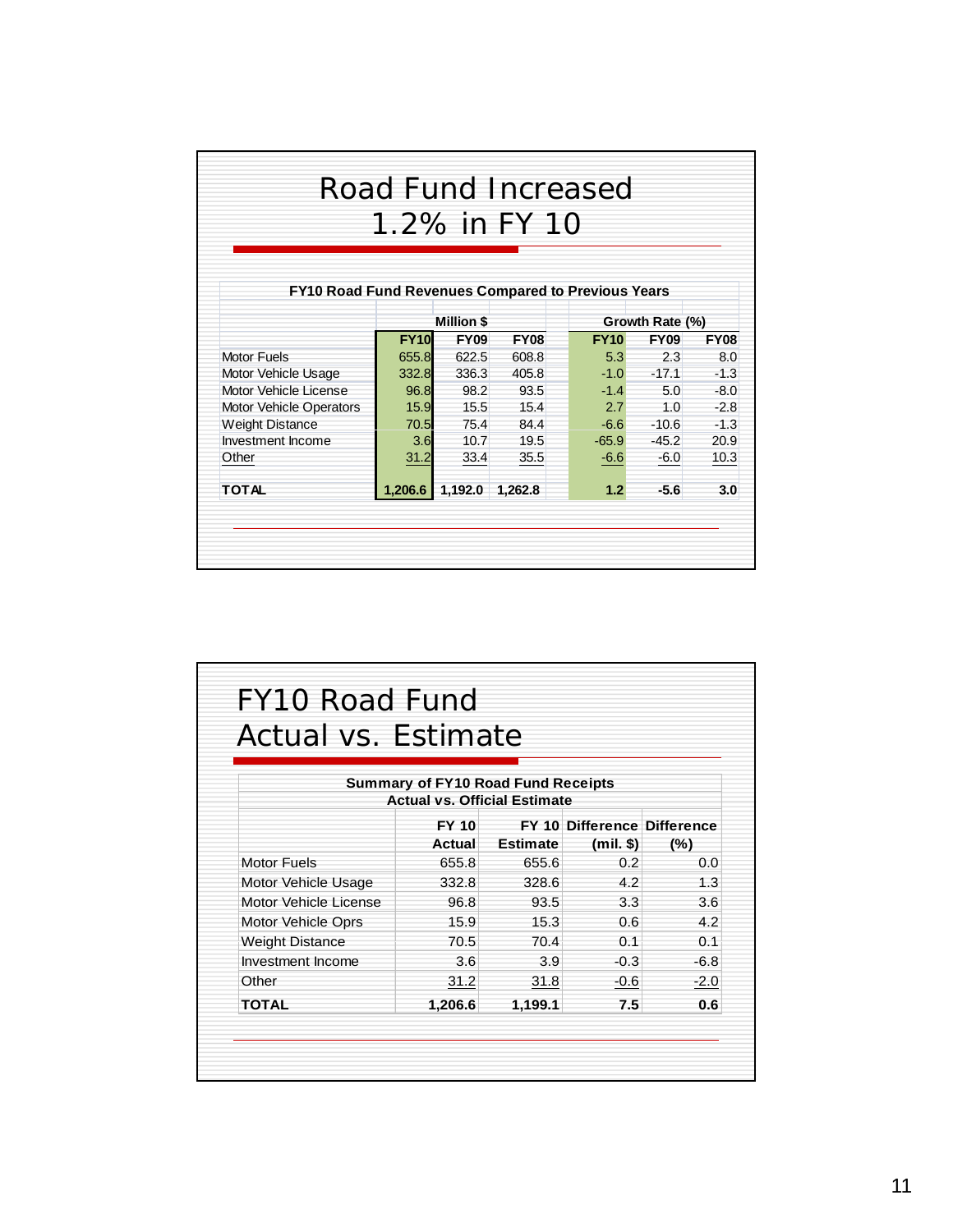

| FY10 Road Fund Ending Balance                                  |                 |
|----------------------------------------------------------------|-----------------|
| <b>Actual vs. Budgeted</b>                                     | <b>Millions</b> |
| Revenues in Excess of Enacted Estimate                         | \$7.5           |
| Debt Service Lapse                                             | \$23.3          |
| <b>Other Lapses</b>                                            | \$11.1          |
| <b>Road Fund Surplus</b>                                       | \$41.9          |
| <b>HB 1 Road Fund Surplus Expenditure Plan</b>                 |                 |
| All surplus funds deposited into State Construction<br>Account |                 |
|                                                                |                 |
|                                                                |                 |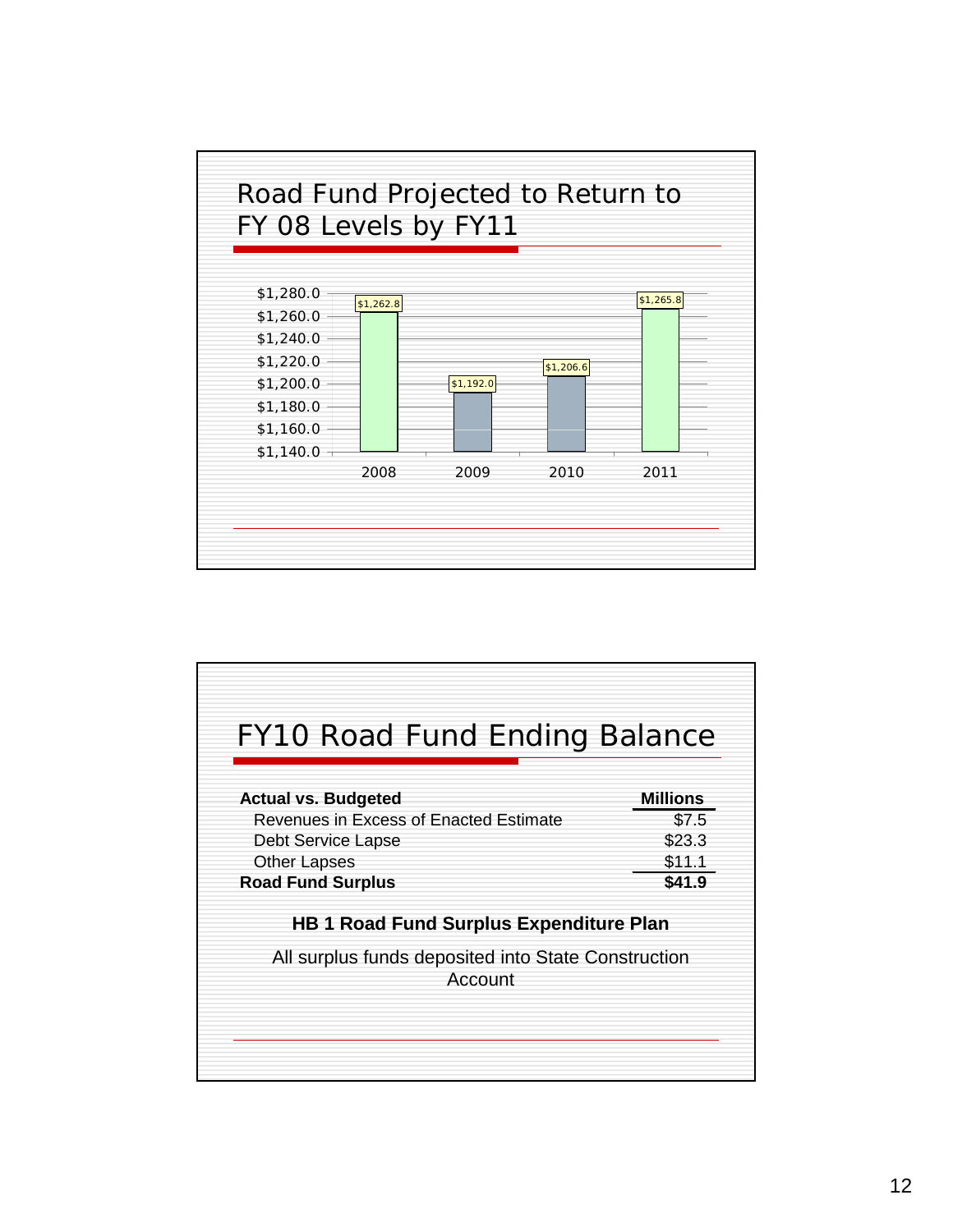